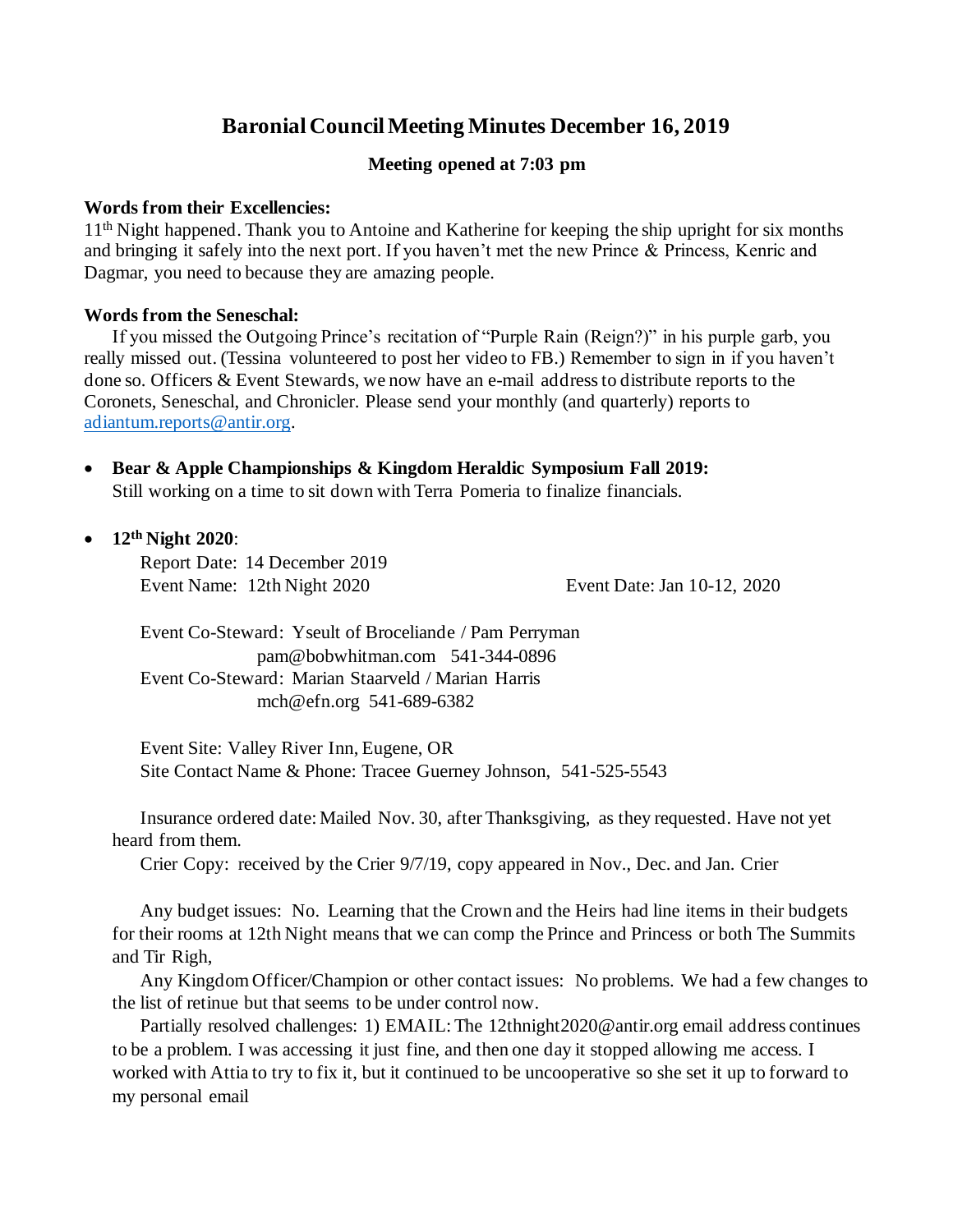2) ROOMS: I have given the hotel the list of people who are entitled to the set-aside rooms – Royalty, retinue, officers, champions, merchants. Once they have updated the reservations I'll get a new reservations list from them and can contact all those folks about calling in and putting their room on their credit card.

3) FOOD & DRINK: I met with the hotel's chef to discuss the medieval buffets and lunch that they will prepare for us, and loaned him three books he could use for background and possible recipes. I'm not sure when he will give us the menu so that we can advertise it.

I will be meeting with the bar and restaurant managers next Wednesday to discuss beverage service and the bar party that we have planned for Saturday evening. Our former Baron, Sir Durin Oldenmoor, will run that.

Any other current challenges/tasks:

1) Managing room swaps and the wait list as I get notice of people cancelling their reservations. We currently have about 40 people on the wait list.

2) Finalizing the schedule. The Crown's current proposal isn't feasible given the number of times the Great Hall would need to be re-arranged. Marian is managing this and #3.

3) Allocating rooms for the many meetings and classes

4) Finishing up a couple of items for the decorations,

5) Our gate head and Exchequer are setting up Paypal to use at Gate. Dame Katherine, Paypal deputy, is helping them with that.

6) We have a volunteer to handle the SCA TV feed in the bar. We will be gathering content.

7) I have several people lined up to help put up decorations, will need a few more.

#### • **Mid-winter's Feast**:

Nothing new to report.

#### • **Birthday Bash & Sergeantry Trials**:

Luna and I have been working with Iuri (Chris Ivans) about the Briggs farm in Coburg as our location. We are still waiting for a confirmation on the site's use, however, we are quite optimistic as this has been Bash's site historically. Scheduled on the Kingdom Calendar for April 25<sup>th</sup>, 2020.

We have a blank schedule drafted out and waiting for information from Adiantum's Court Coordinator, (archery) MIC, Archery champion before we proceed with updating it.

We will be hosting our first meeting in January to go over more details of the event.

We will be hosting a Newcomer Raffle this year with the intent to draw in more new faces. Details about the contest to come, however, the winner of the raffle will receive a gift certificate for reannagteine.com. The prize for the newcomer is still being discussed.

Overall, things are in motion. Luna and I are very excited to be Stewards for Birthday bash 2020!

#### • **Egils Skallagrimmson Memorial Tournament XLVI:**

Egils is running smoothly! We have done a three pillars meeting to get the swiftly underway. Another planning meeting for the gate, pre reg, lands crew and merchants will happen before Christmas so they can start rolling out in the new year.

An all hands meeting will be planned For early January. More info as we plan for it.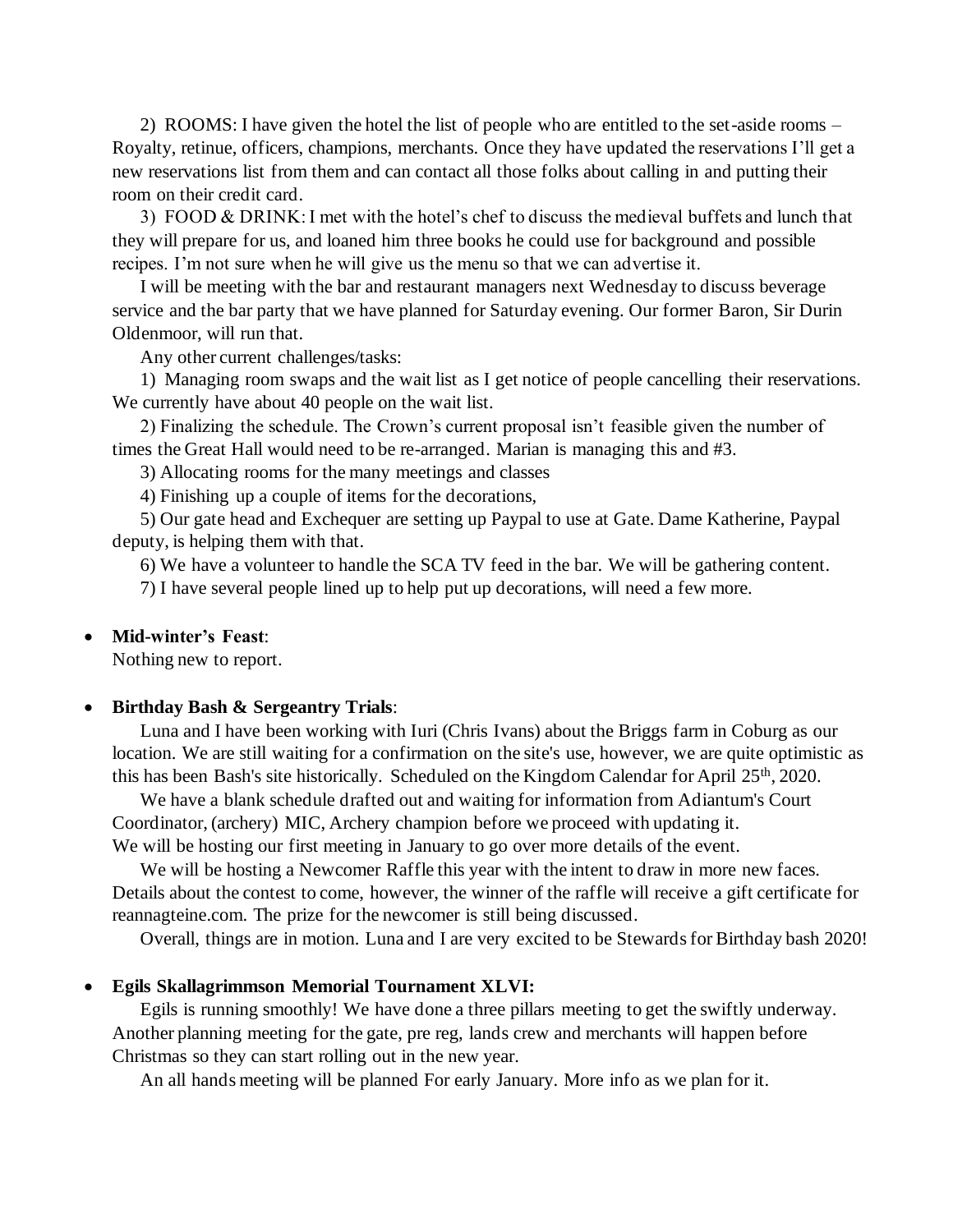### • **Event Bids:** *Fall Coronet (September 18-20, 2020)*

Godwyn: I apologize for the sending this so close to council and not on the correct forms, but this is rather last minute. If there are no other bids for September Coronet 2020, I am prepared to put forward a bid based on the numbers on the attached Excel spreadsheet. The estimates are based on the attendance and expenses the last time we hosted this event with the following adjustments: estimated ~25 less attendees, increases to both the site rental and biffie rental costs, slightly reducing the amount spent of food (welcome soups were provided last year), and adding line items for site tokens and an advertising budget of \$50.

I have spoken with Kirby and he is willing to be the POC for the site (ART). No other potential staff have been been spoken with yet. I can complete the full event bid form and submit in before the end of the week if the bid is acceptable.

Adult Site Fee 25.00 (\$5 discount for members) Youth & Children Site Fee Projected (paid) Attendees 180 Estimated Membership 80% Income Estimated Gate 3,780.00 NMR 180.00 Estimated Gross 3,600.00 Expenses (Based on previous) Site 800.00 Equipment Rental (Biffies) 800.00 Food (Welcome Soup) 200.00 Site Tokens 100.00 Printing 50.00 Advertising 50.00 Insurance 50.00 Total Expenses 2,050.00 Projected net income 3,550.00 Summits Split 1,775.00 Adiantum Split 1,775.00

After a brief discussion the motion was made, seconded, and approved to accept the bid.

#### **New Business**

#### • **Officer Applications:**

We have several vacancies and others that are coming due for extension or replacement.

#### Warrant status for active offices are listed on the Meeting Agenda.

If you are interested in Youth Combat or Family Activities, there is a background check requirement. Please announce your intent for either of these early so we can get that process started.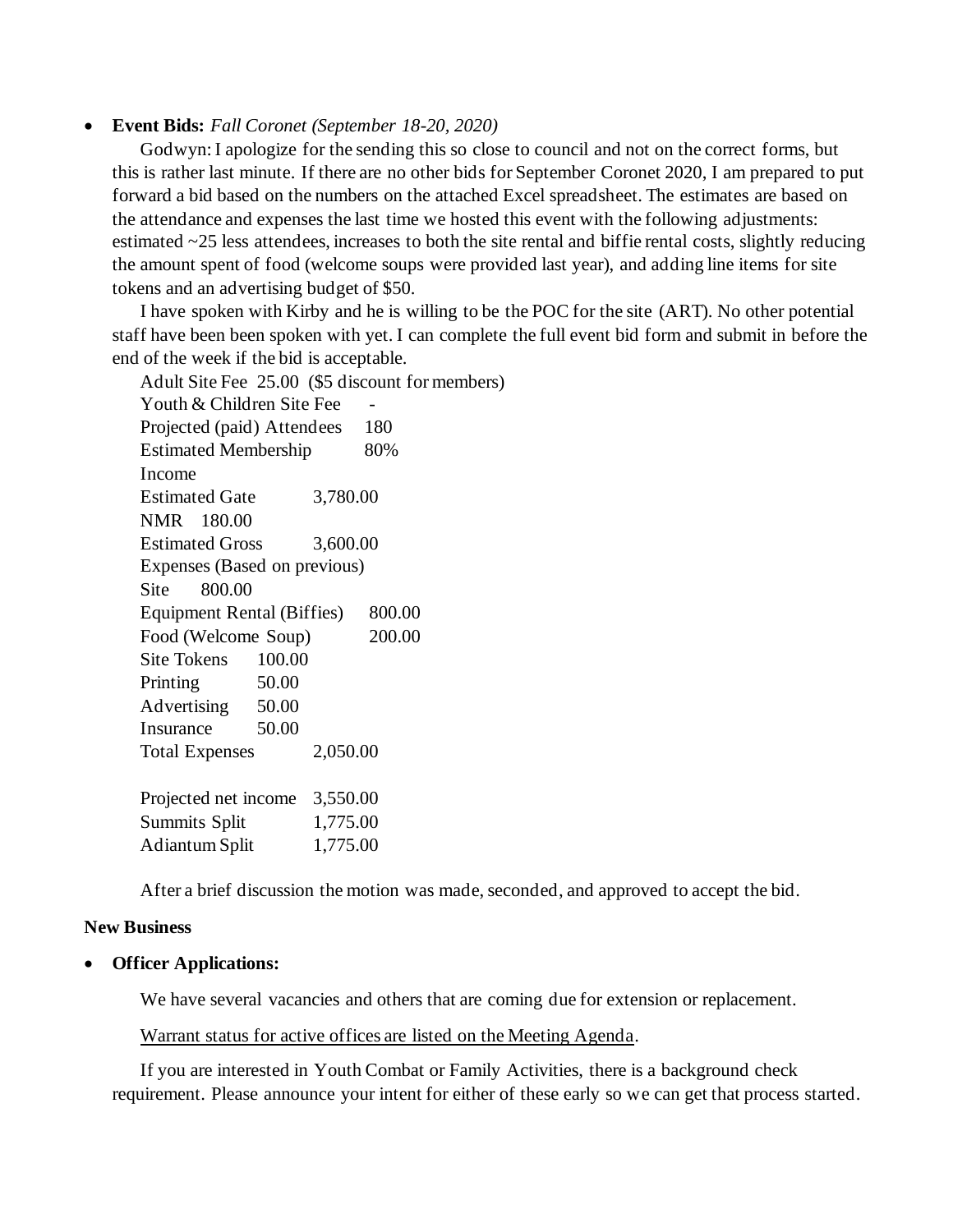(Open/Vacant Offices: *Rapier Marshal, Cut & Thrust Marshal, Youth Combat Marshal, and Family Activities Coordinator*).

# **Officer Reports**

# • **Arts & Sciences – Alan Bowyer:**

We had only one Arts and Science night this month, but it was a doozy.

A dozen people were there, singing and making orange and clove pomanders. We had cakes, pies, cookies, and teas. We roasted chestnuts over an open fire (well, a hibachi). It has been suggested that next November, we have an Arts and Science event specifically for baking Yule Cakes (Büche de Noël).

I want to add a bardic circle & dancing in the new year, and am reaching out to our bardic champion for assistance. More to come as plans develop.

No fatalities, no injuries, no expenses to report.

# • **Chamberlain – Thorholfr Egilsson:**

A list of our inventory has been started including a 365 doc with our Pavilions showing size, equipment, and condition I am planning to have this completed by Jan 1st.

# • **Chatelaine – Johanna Trewpeny:**

Nothing new to report. I'm walking on a cane and doing therapy for my back.

# • **Chronicler – Aine Oshehy:**

Transition in progress. All files & 365 access should be transferred by the January Meeting.

# • **Exchequer – Margaret Alexander:**

Last balance reported as of 11/22/19: \$16,476.79 Current balance as of 12/13/19: \$15,527.39

Transactions since last report included last \$1000 site pre-payment for 12th Night 2020, and SCA insurance, as well as monthly storage unit payment. One check deposited from a 12th Night 2020 merchant application. Also a small check written in September was cashed against the account this month.

Request in progress to Kingdom to have PayPal at 12th Night. There is no pre-registration, all on-site only.

I will need to order checks this month, which now requires authorization from up the Exchequer chain.

• **Gold Key – Alys Meghan Cattwyn:**  Nothing to Report.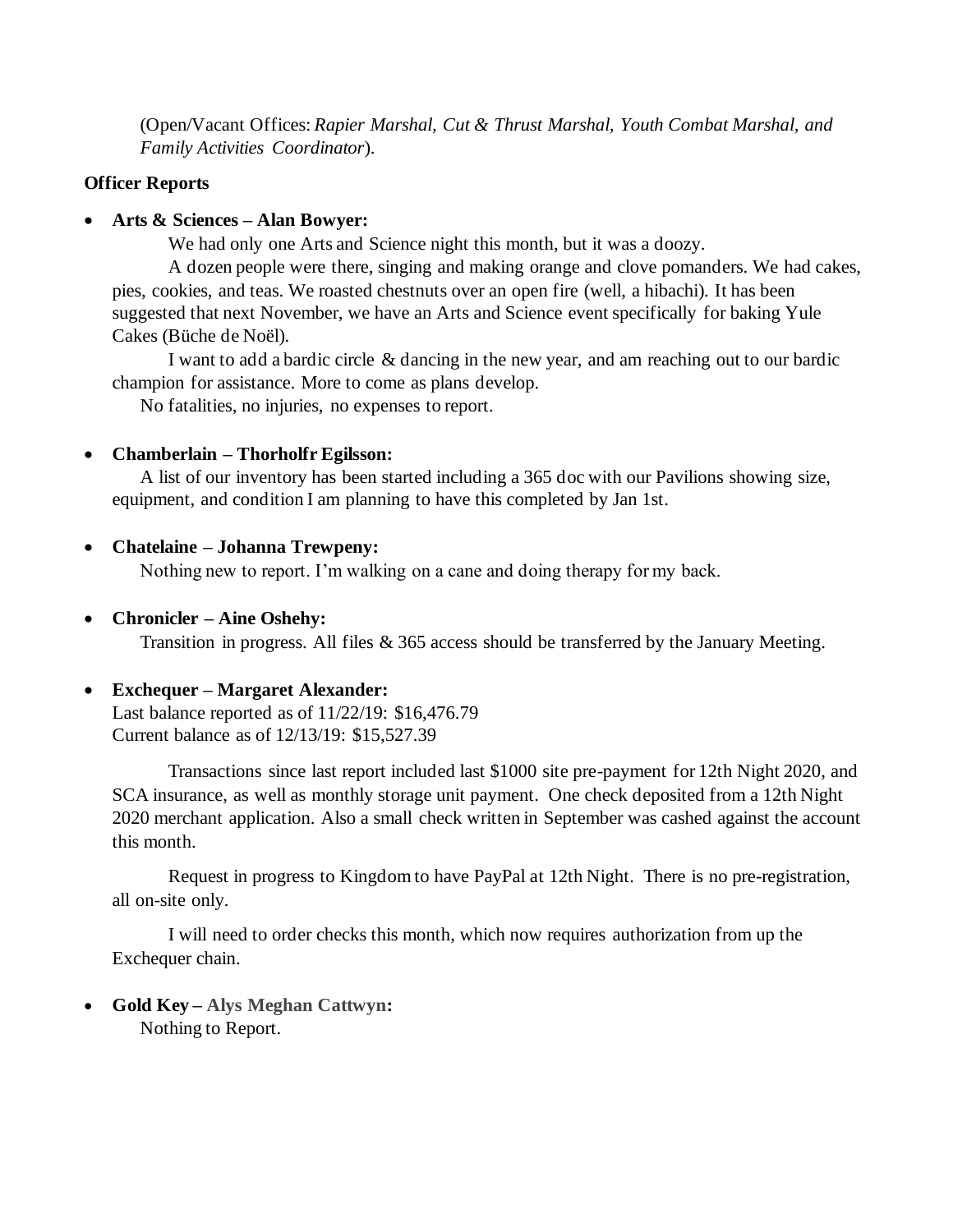#### • **Herald – Lucius von Bamburg:**

Nothing to report from the office of the herald for this month!

Anyone with heralding experience, or a willingness to learn, your skills will be needed at Egils! Field heraldry, town cry, and consult table are all areas where you could help! If you'd like to volunteer, contact Lucius von Bamberg on Facebook!

# • **Lists – Elizabeth Turner de Carlisle:**

I have nothing to report for this month. I anticipate being needed next month at Midwinters to run the Rapier Championship list.

### • **Marshal – Godwyn Reynard:**

In the three weeks since last council, we have had two practices. Practice on the 11th was canceled due to lack of interest. Low participation is common in the late fall and throughout the winter so this is not unexpected.

We will not be holding practice on the 25th due to circumstances beyond my control. If there is interest, we may hold a practice either Saturday the 28th or Sunday the 29th.

January 18th Adiantum will be holding a war practice at the Seneschal's house. People should come out and support the war effort.

### • **Archery Marshal – Iurii Levchenich:**

We have been fairly active this month so far, with Durin attending the practice on the 4th along with Brynjarr and Isis' daughter, Tess; our Barony's Archery Champion, Rowland of Jerago attended yesterday's practice and discussed his ideas for the targets and props he is making for his Championship at Birthday Bash, it will be challenging, but also a lot of fun, that's all I can say for now!

HL Katherine Fox and I have been shooting the new SSAC challenge - "Quarterly & Saltire", we are both in the Top Ten so far for Period Handbow, and I might possibly be placed in the Top Ten for Open Handbow.

Of special note for the different Royal Round Top Ten categories, only one archer from Adiantum placed in any of the different categories:

\*\*Congratulations goes out to our Baron, Evan Dunbar, who placed 3rd overall in the Open Bow class with an average of 100.3, HUZZAH!!

There will be an Archery practice this Wednesday, the new time will be from 4:00pm to 5:45pm at BowTech on Highway 99.

### • **Thrown Weapons Marshal – William Cristofore:**

Indoor practices continue, no injuries. We should have a dart board ready for January or sooner on request. Loaner darts are at the range.

A proposed early 2020 schedule is on the discussion page. Please comment on schedule, December 17 is deadline.

In 2019, five Adiantum throwers submitted enough scores for an average. For 2020, I would like to double that number.